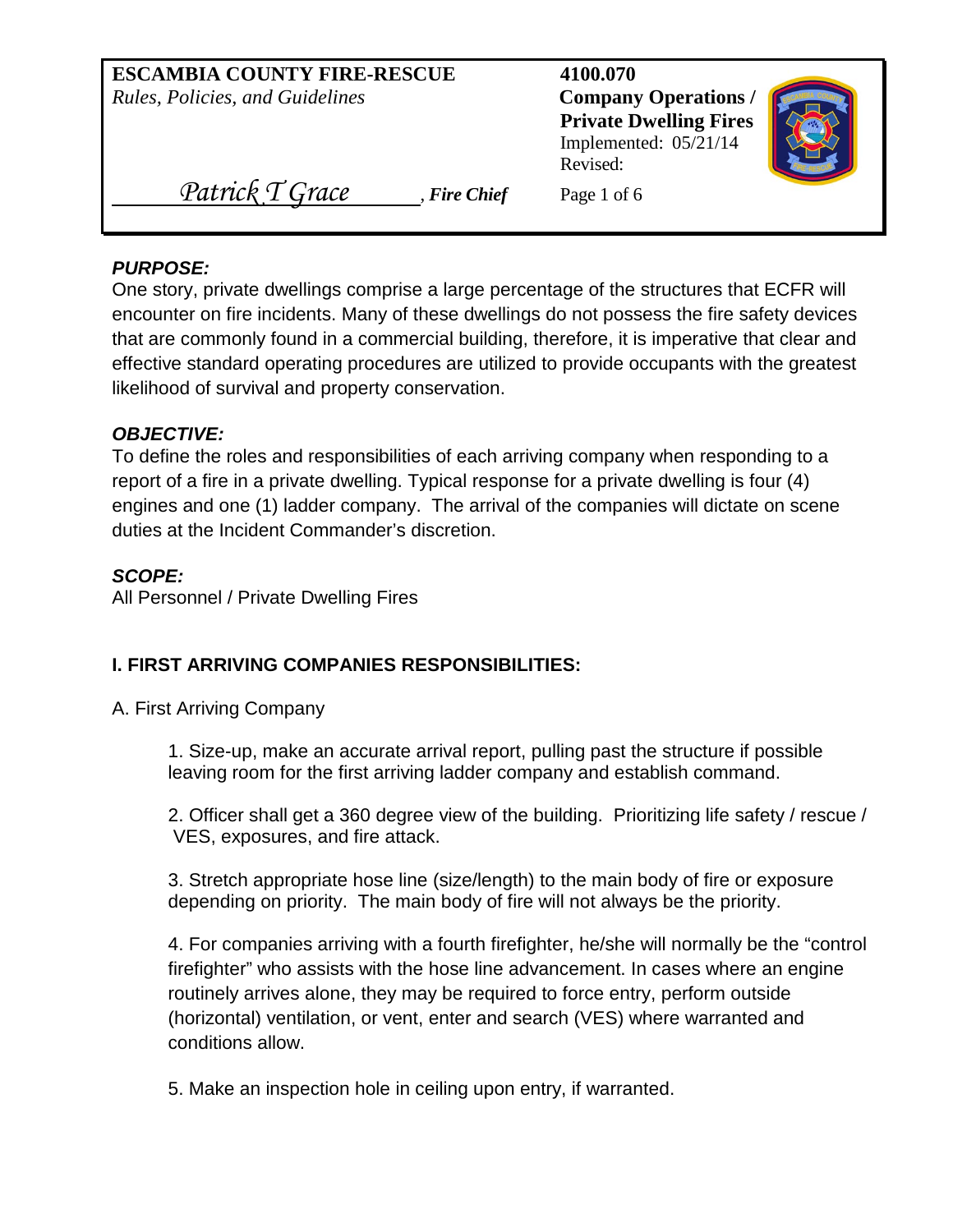| <b>ESCAMBIA COUNTY FIRE-RESCUE</b><br>Rules, Policies, and Guidelines | 4100.070<br><b>Company Operations /</b><br><b>Private Dwelling Fires</b><br>Implemented: $05/21/14$<br>Revised: |
|-----------------------------------------------------------------------|-----------------------------------------------------------------------------------------------------------------|
| Patrick T Grace<br>, Fire Chief                                       | Page 2 of 6                                                                                                     |

6. Initiate an interior attack, if conditions allow.

7. First arriving engine shall establish a water supply or assign as necessary.

8. If a company of 4 certified members arrives first, they should establish an Initial Rapid Intervention Team (IRIT) of the two outside members. If a company of 3 certified members arrives first and a chief is on scene, they should establish IRIT. IRIT shall require the Driver to wear full bunker gear and have an SCBA nearby. The chief shall wear full bunker gear and SCBA. The Incident Commander can and should assign a later arriving company to assume the RIT duties. **Entry will not be made until an IRIT can be established or life safety has been identified.**

# **II. SECOND ARRIVING COMPANY RESPONSIBILITIES:**

B. Second Company

1. Shall establish a connection to the attack pumper and if directed or needed they should make the connection from the hydrant to supply pumper. The supply pumper will then be the "Booster Back-Up." This will typically be one 5-inch supply line to the hydrant and for large dwellings may require the use of the hydro-assist valve attached to the hydrant then to the supply engine.

2. Stretch a second hose line of equal or greater diameter and 50' greater in length than the attack line to back up the first attack line and/or confine the fire.

3. Announce and open any rear and side doors, if it does not adversely affect ventilation and fire control efforts.

4. Assist with search and occupant removal.

5. Complete specific tasks ordered by Command.

6. Take over tasks not performed when first-in crews recover victim(s) and are committed to medical aid.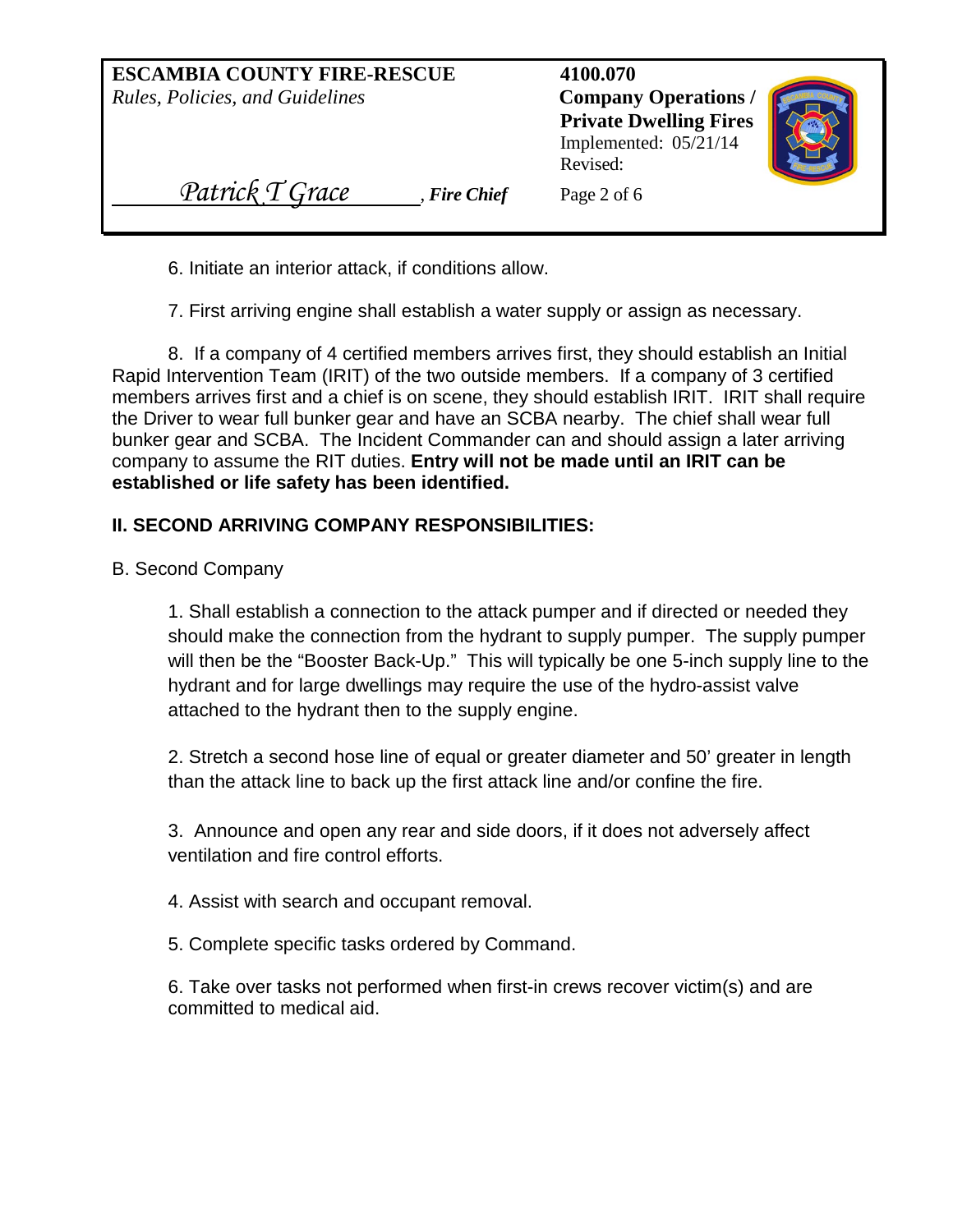**ESCAMBIA COUNTY FIRE-RESCUE 4100.070** *Rules, Policies, and Guidelines* **Company Operations /** 

**Private Dwelling Fires** Implemented: 05/21/14 Revised:



*Patrick T Grace* Fire Chief Page 3 of 6

## **III. THIRD ARRIVING COMPANY RESPONSIBILITIES:**

C. Third Company

1. Level 1 stage and remain uncommitted unless directed by Command.

2. Crew will be utilized to establish the suppression component of RIT if not established by second arriving company .

3. Command may have this crew proactively stretch a hose line to be pre-positioned for use.

- 4. Crew may be utilized to perform secondary search.
- 5. This crew may be utilized to secure utilities such as electric and gas.
- 6. This company may be used to vent the fire area.

### **IV. FOURTH ARRIVING COMPANY RESPONSIBILITIES:**

D. Fourth Company

1. Level 1 stage and remain uncommitted until directed or assigned by command. The fourth due company may be utilized for the following as prioritized and assigned by command;

- 2. Vent fire area if needed.
- 3. Secure utilities, electric and gas if needed.
- 4. Check and report conditions at rear of fire building.
- 5. Gain secondary points of entry and egress.
- 6. Vent and search as needed.
- 7. Remove occupants as needed.
- 8. Render medical aid to victims as needed.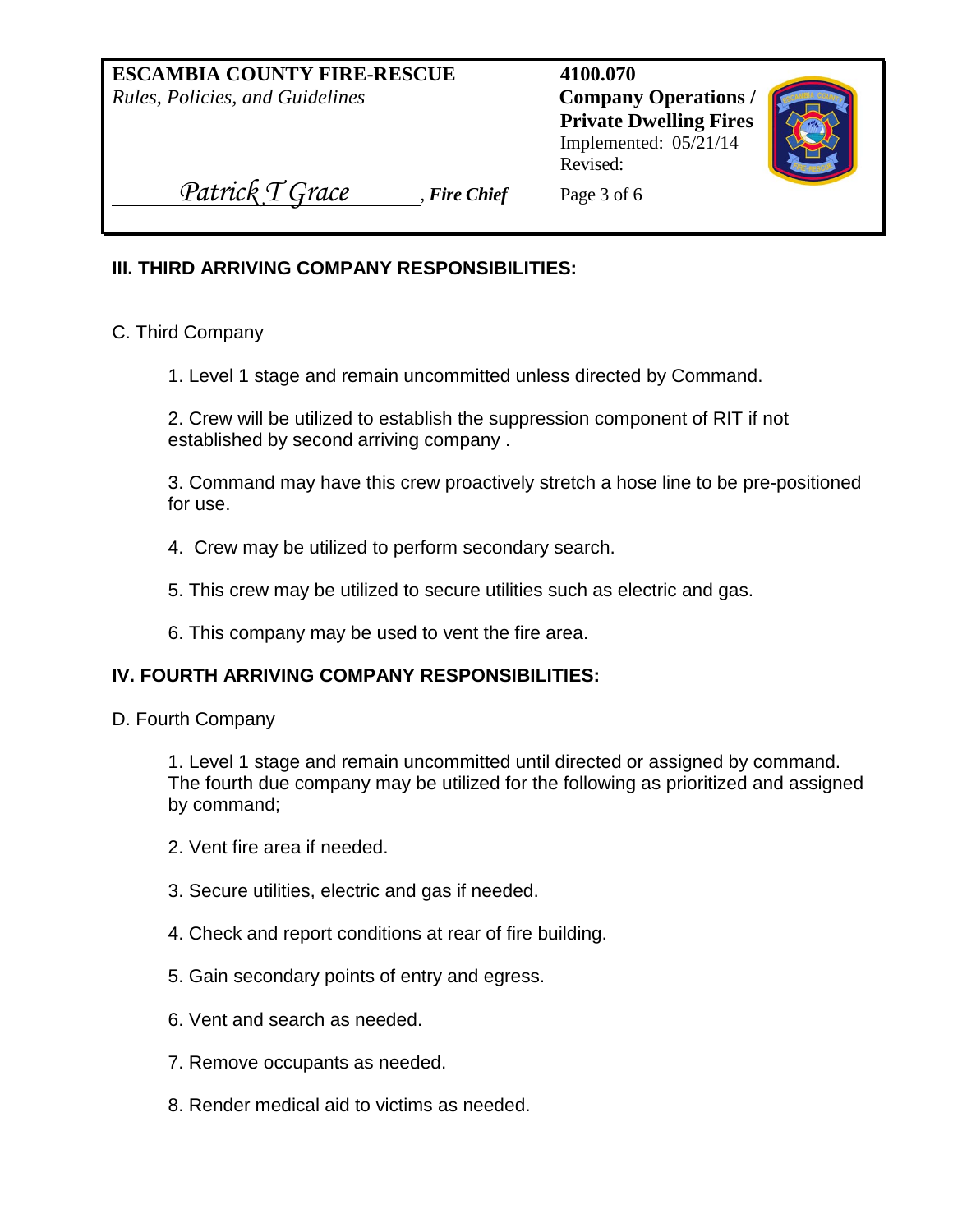**ESCAMBIA COUNTY FIRE-RESCUE 4100.070** *Rules, Policies, and Guidelines* **Company Operations /** 

**Private Dwelling Fires** Implemented: 05/21/14 Revised:



*Patrick T Grace* Fire Chief Page 4 of 6

- 9. Provide lighting as needed.
- 10. Provide mechanical ventilation as needed.
- 11. Perform salvage and overhaul.
- 12. Ladder, if necessary.
- 13. Provide forcible entry if needed.

14. Provide access to concealed areas to expose hidden fire in walls, ceilings, soffits, voids, etc

15. Recon building and provide a report of the perimeter.

### **IV. Fifth Arriving Company Responsibilities**

E. Fifth Company

**Level 1 stage and remain uncommitted unless assigned by command. If operations are still working with the IRIT the fifth arriving company shall be assigned R.I.T. (Rapid Intervention Team)**

1. Recon building and provide a report of the perimeter.

2. Assume proactive RIT (i.e., familiarization with operating interior company locations, building layout; confirmation of secondary egress and identification of other hazards).

3. Confirm utilities have been controlled.

4. Ensure a secondary means of egress has been established.

5. Stage equipment and personnel near the Command Post or at strategic locations around the perimeter of the fire building and remain a resource to Command while acting as the RIT.

6. The company officer will be designated as the R.I.T. officer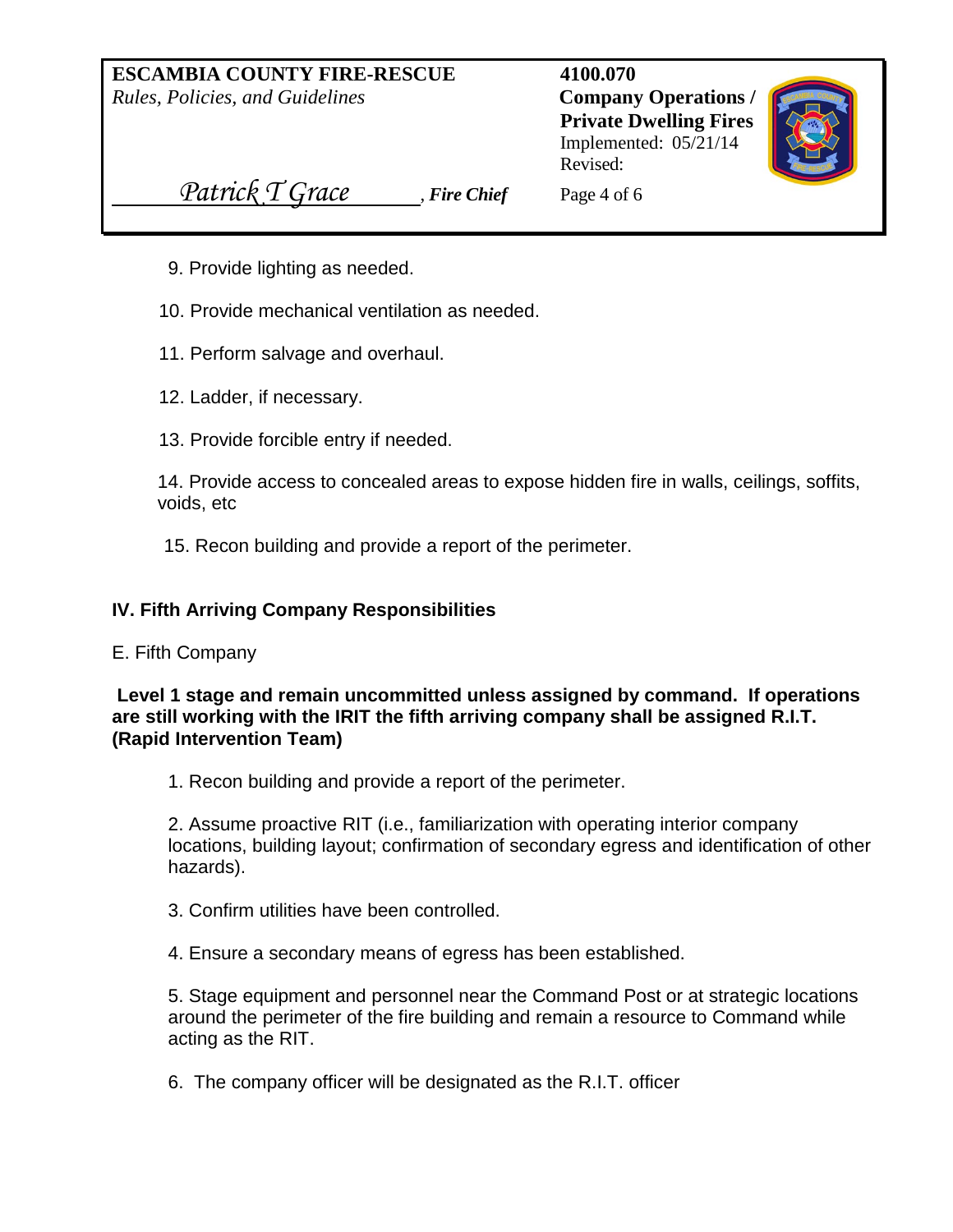**ESCAMBIA COUNTY FIRE-RESCUE 4100.070** *Rules, Policies, and Guidelines* **Company Operations /** 

**Private Dwelling Fires** Implemented: 05/21/14 Revised:



*Patrick T Grace* Fire Chief Page 5 of 6

### **V. SAFETY RESPONSIBILITIES**

1. A Company Officer may assume the role of Safety Officer until the designated Safety Officer arrives.

2. Safety should check for hazards directly associated with the structure and any exposures that could present any problems.

3. Check for potential building collapse due to fire conditions.

4. Anticipate potential explosion or fire associated with broken gas and electric lines.

## **VII. COMMAND CONSIDERATIONS**

1. First arriving chief shall assume command preferably face-to-face, or by relieving the I.C. by radio and assigning him/her to return to work with their assigned company.

2. Determine the need for additional resources for the given situation.

3. Second arriving Chief shall assume the role of operations or could be assigned as a sector or safety officer.

4. The incident commander may assign R.I.T. to any company operating on the fire ground prior to the arrival of the fifth company depending on fire ground operations being conducted and the situation at hand. When this happens the fifth arriving company shall report to the I.C. for additional assignment.

5. As the incident commander notification of the Florida Fire Marshal shall be made early on in the event for all suspicious fires and those that results in the injury/death of a civilian or responder.

6. Notification to command staff for fires that result in the injury or death of a civilian or responder.

7. Notification to the Escambia County Public Information Office (PIO) for fires that result in the injury/death of a civilian or responder or calls of any significants.

8. If the situation warrants, the Escambia County Sheriff's Office should be requested for traffic and crowd control.